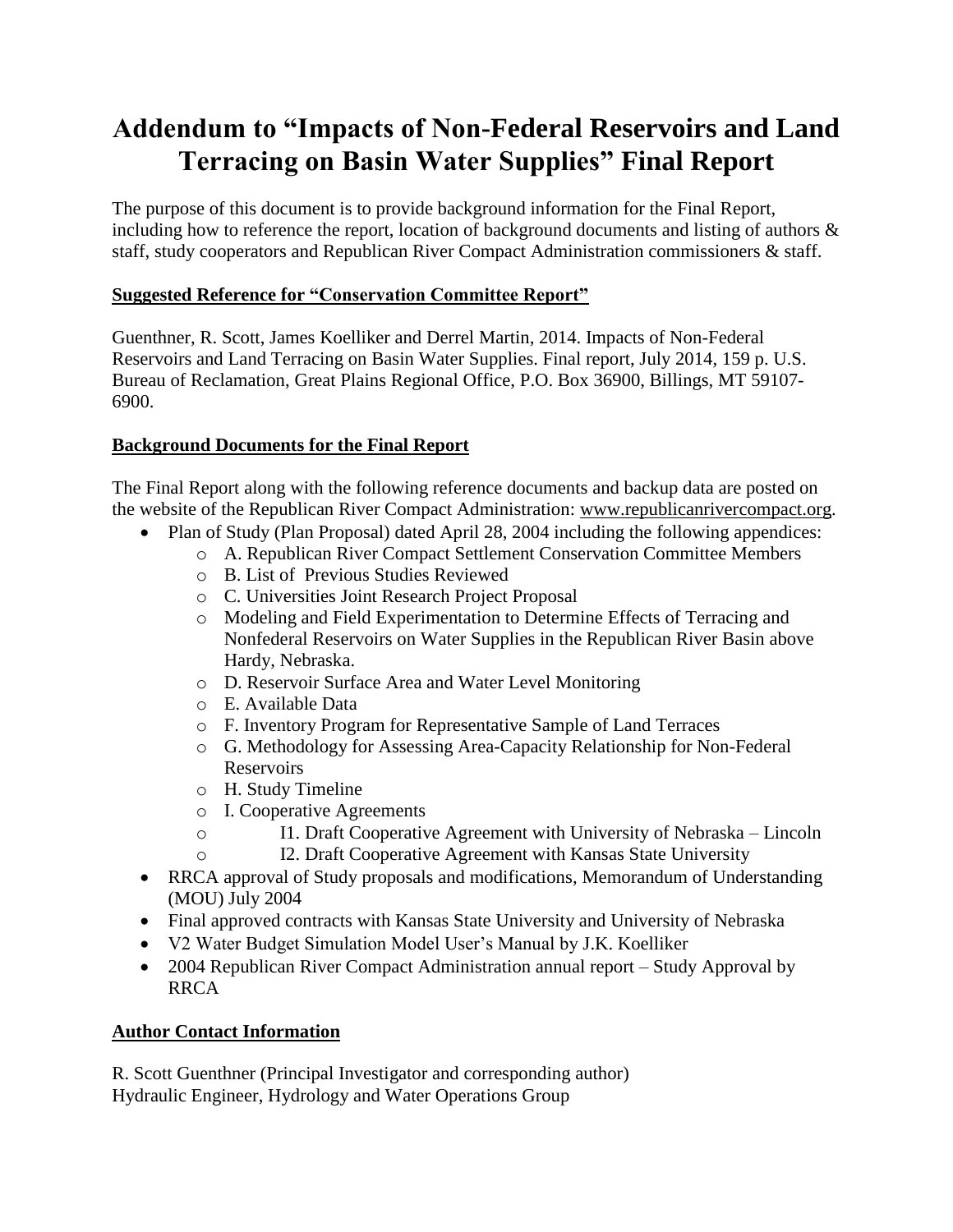Great Plains Region, Bureau of Reclamation Billings, Montana 59107-6900 <http://www.usbr.gov/research/projects/researcher.cfm?id=149>

James Koelliker Professor Emeritus, Biological and Agricultural Engineering Department Kansas State University <http://www.bae.ksu.edu/people/faculty/koelliker.html>

Derrel Martin Professor, Department of Biological Systems Engineering University of Nebraska-Lincoln <https://bse.unl.edu/dmartin2>

## **Project Staff Acknowledgement**

#### *Kansas State University Personnel*

James K. Koelliker, Ph.D., Professor Emeritus Philip L. Barnes. Ph.D., Associate Professor Ravikumar Belaganakuppe, Ph.D., Graduate Research Assistant Biological and Agricultural Engineering Department Seaton Hall Kansas State University Manhattan, KS 66506

#### *University of Nebraska Personnel*

Dr. Derrel Martin, Professor Dr. Dean Eisenhauer, Professor Alan Boldt, Research Engineer Jim Miller, Research Associate Tyler Smith, Graduate Student Brian Twombly, Graduate Student Travis Yonts, Graduate Student

Department of Biological Systems Engineering Chase Hall University of Nebraska-Lincoln Lincoln, NE 68583-0726

Dr. Ayse Kilic, Associate Professor School of Natural Resources University of Nebraska–Lincoln Lincoln NE 68583-0973